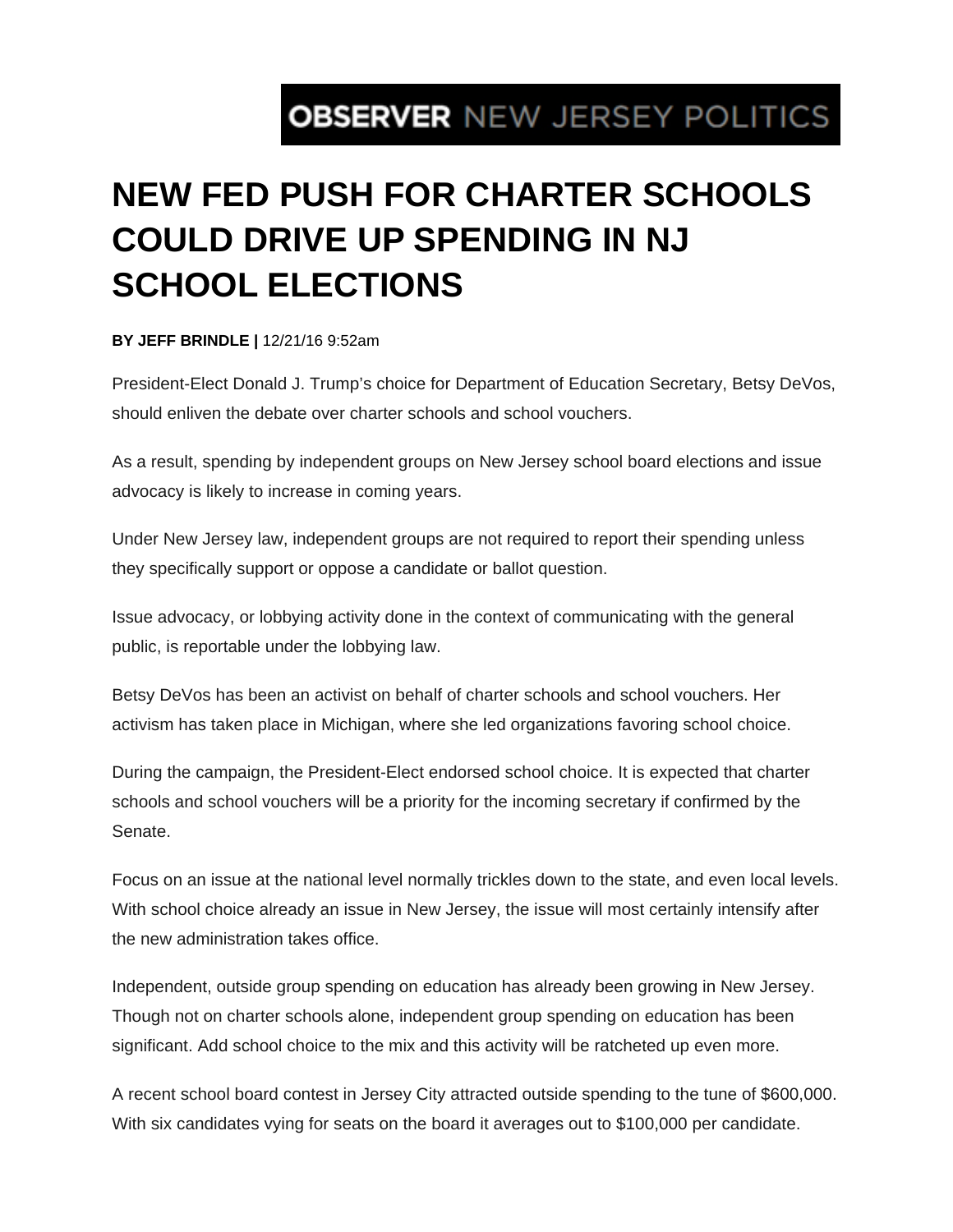Garden State Forward, the New Jersey Education Association's (NJEA) federal PAC, spent \$338,584 while Better Education for New Jersey Kids spent \$252,762.

An additional \$115,338 was spent statewide on school board elections by NJEA School Elections Committee while Schools for Our Students and Yes for Better Schools spent a lesser amount in Lyndhurst and Carteret, respectively.

In 2014, mayoral races in Newark and Trenton attracted \$5.5 million in independent spending.

Newark First, financially supported by Education Reform Now, a New York City-based group supporting privately run charter schools, spent \$4.5 million in the Newark race. Other union backed groups, including the American Federation of Teachers, spent almost \$700,000.

To the south in Trenton, Better Education for New Jersey Kids spent \$50,000 while Mobilization Project spent \$54,000.

In the 2013 Jersey City mayoral race, Better Education for New Jersey's Kids spent \$261,629.

Elizabeth School Board races have also had their fair share of independent activity in recent years.

It isn't that these groups shouldn't participate in the process. In fact, they have a First Amendment right to do so.

But they should be treated the same under the law as candidates and political parties.

Candidates and parties are subject to disclosure and are highly regulated under New Jersey law. This makes them accountable to the public.

Independent groups, unless voluntarily, are generally not subject to the same strictures as candidates and parties, making them unaccountable to the public and prone to using dark money to influence elections.

The trend toward dominance by independent groups is growing by leaps and bounds in New Jersey.

Besides reaching down to the school board level, independent group spending exceeded \$41 million in the 2013 gubernatorial and legislative elections, amounted to approximately \$12 million in the 2015 Assembly election, and totaled \$28 million for and against this year's ballot questions.